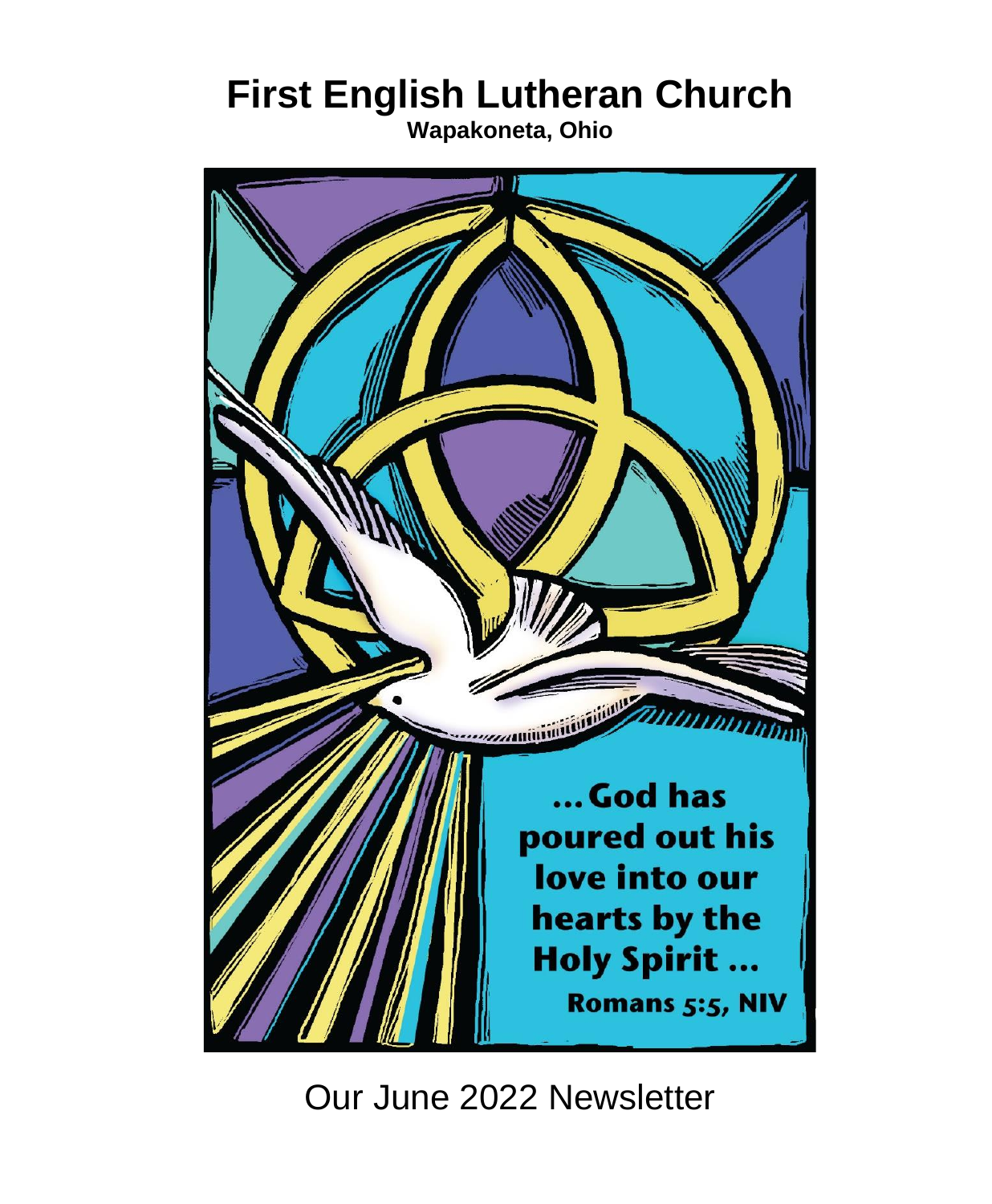## **FIRST ENGLISH LUTHERAN CHURCH**

A congregation of the Evangelical Lutheran Church in America (ELCA) 107 W. Mechanic Street, Wapakoneta, OH 45895 (419) 738-3911 FAX: (419) 738-8893 Website: [www.myfelc.org](http://www.myfelc.org/) E-Mail Address: wapakelc@bright.net

## **Meet our staff...**

| <b>Pastor</b>                        |                                                 |  |
|--------------------------------------|-------------------------------------------------|--|
|                                      |                                                 |  |
| <b>Office Administrator</b>          |                                                 |  |
|                                      |                                                 |  |
| <b>Bookkeeper</b>                    |                                                 |  |
|                                      |                                                 |  |
| <b>Financial Secretary/Treasurer</b> |                                                 |  |
|                                      |                                                 |  |
| Custodian                            |                                                 |  |
|                                      |                                                 |  |
| <b>Music Director</b>                |                                                 |  |
|                                      |                                                 |  |
| <b>Choir Directors</b>               |                                                 |  |
|                                      |                                                 |  |
|                                      |                                                 |  |
|                                      |                                                 |  |
|                                      |                                                 |  |
| <b>Church Council</b>                |                                                 |  |
|                                      |                                                 |  |
|                                      |                                                 |  |
|                                      |                                                 |  |
|                                      |                                                 |  |
|                                      |                                                 |  |
|                                      |                                                 |  |
|                                      | Dave Cliftright_guy12@hotmail.com  419-231-9800 |  |
|                                      |                                                 |  |
|                                      |                                                 |  |
| <b>Audio/Visual Specialist</b>       |                                                 |  |
|                                      |                                                 |  |
| <b>Audio/Visual Staff</b>            |                                                 |  |
|                                      |                                                 |  |
|                                      |                                                 |  |

The mission of First English Lutheran Church is to spread the Gospel of Jesus Christ and to love one another as He loves us.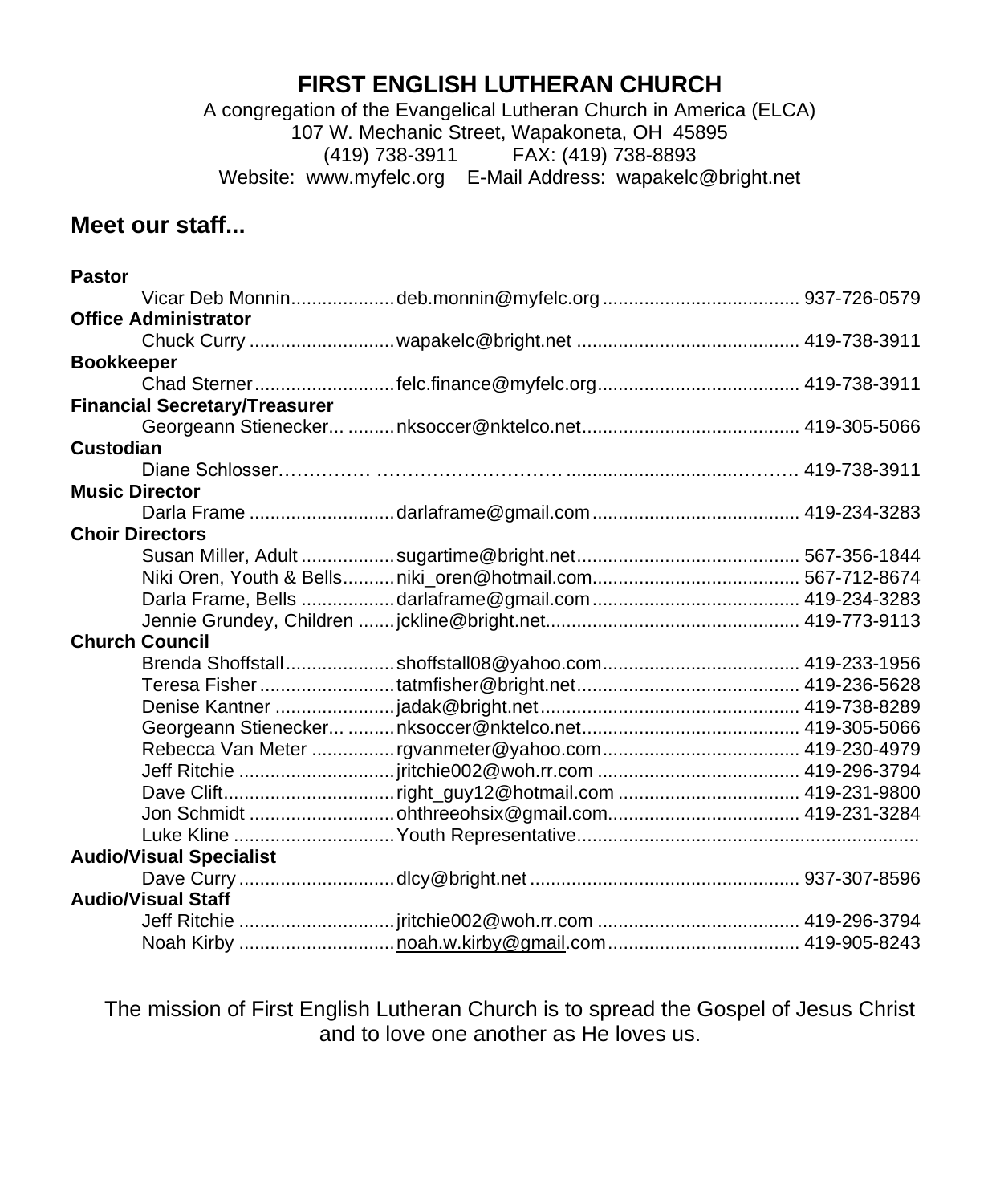

# *A Message from Vicar Deb*

*For all who are led by the Spirit of God are children of God. For you did not receive a spirit of slavery to fall back into fear, but you have received a spirit of adoption.* Romans 8:14-15

Adoption or Slavery? Trust and Love or Fear and Intimidation? And a 1979 Mercury Capri – You might wonder what these things have to do with each other?

It was December 1980 and somehow we, who never had fun

sportscars, adopted a sportscar into the family. You might wonder who adopts cars? Well, my family does. Once cars come to us, we take care of them and treat them almost like anyone else in the family. They get new tires and brakes when theirs are worn out (much like we might get new to us clothes). They are washed and filled with fuel (given baths and dinner). They are adopted. We as children of the family were able to help take care of them and once we were old enough, we could drive the car.

A couple of years later, I had my license and Dad's blessing. I was able to take this special car out when I went cruising with my friends, when I did errands, and even when I went to work at the grocery store. Dad always reminded me of the rules: Be safe, be smart, AND you are more important than the car. I knew that if somehow I got a scratch on it, or mud on it, or banged it up in any way, I'd get to help fix it. I'd be responsible. I also knew that Dad would not be happy with me if that happened, and he'd also be there beside me helping me out of my jam.

Dad and Mom trusted me as I went out and about to "follow the rules" and to stay safe. When I think of the Spirit of Adoption that Paul is talking about to the people in the book of Romans, I think of this spirit of adoption that Mom and Dad shared with me. Although Mom and Dad trusted me, they may have also suspected that something might happen as I went out and about with my high school friends. I was after all a teenager who was just learning about life. I did get the car dirty, I did drive it too fast and cause things to break, I did slide it off the road and get it banged up. I followed the rules, but was not a slave to them. If I couldn't quite keep the rules, I was not fearful of what might happen. I was never afraid of being separated from their love.

Our God is like that – Our God loves us so much that we are adopted into the family of all believers without any action on our part. We are given life through The Holy Spirit who leads and guides. When we slip up, when we fall away from God, when we put ourselves first, we need not fear. We need not fear that we will be separated from God, because God never leaves. The Holy Spirit is upon us leading us and guiding us along the way.

Do not fear – You are free to go and learn and love and be a child of God. Go live into your gifts, be led by the Spirit and share God's love with the world. Go drive that fun car – go cruise around town – go get a little messy! Go and be led by the Spirit! *Vicar Deb.*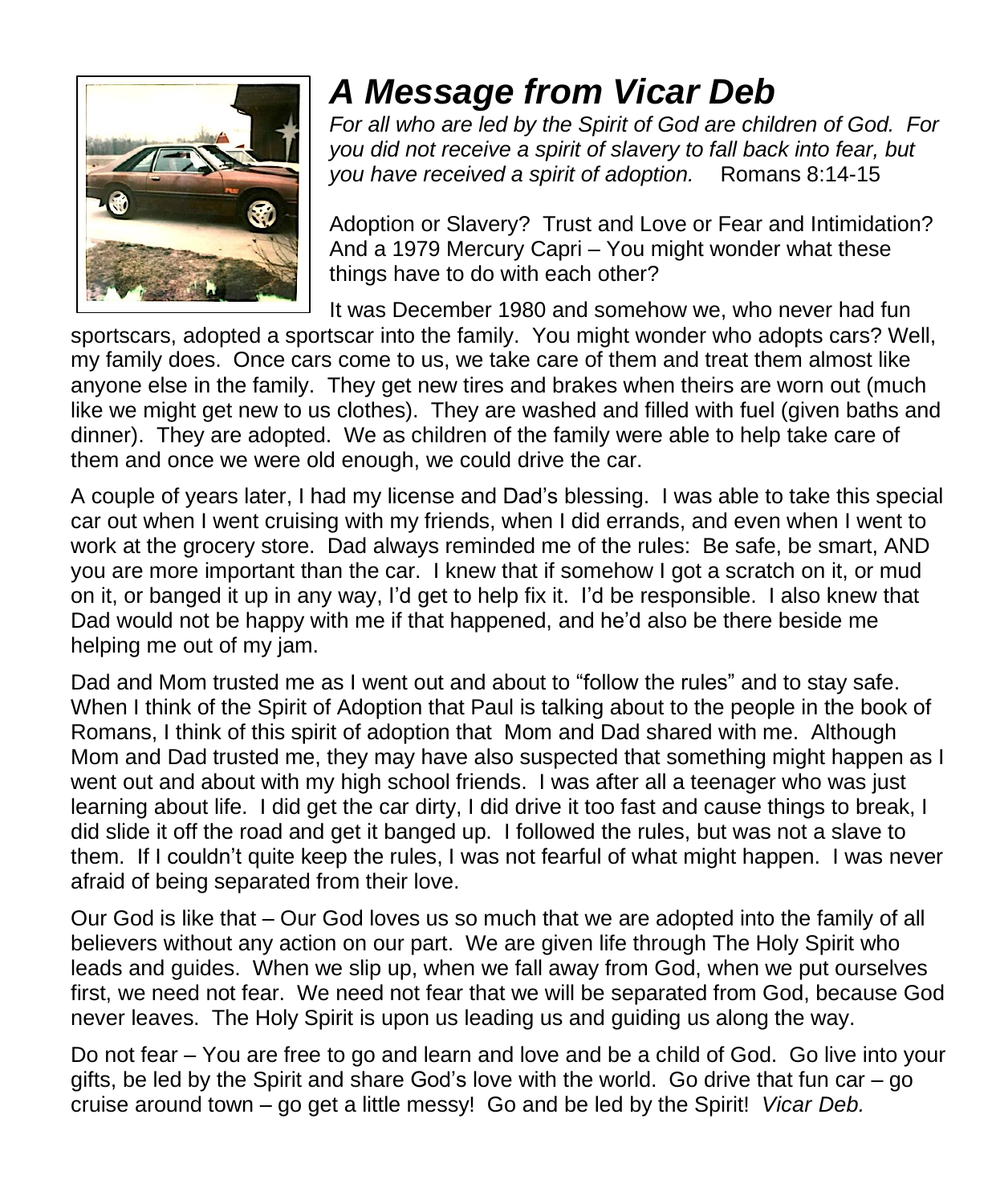## **First English's Stewardship Corner:**

Where is the Holy Spirit working in our community?

**Thank:** Thank you to all who helped with the chicken dinner fundraiser. Thank you to those who sold tickets, who worked to make and distribute the dinners and to those who bought them.

**Ask:** Where are you being led? Are you being pulled to try something new in God's love? What's holding you back?

**Support:** Please consider donating time or money to the Family Life Center. They provide valuable help to women and young families. https://www.flcac.com/supporters **Service:** Come and help pack meals for Kids Against Hunger on June 11. There will be fellowship and fun as we pack nutritious meals for those who don't have enough to eat.

**Prayer Practice:** Do you ever find yourself waiting. Waiting for test results, waiting for things to be decided, waiting to see your family, waiting?

We often want things done on our time and become impatient or frustrated when it's not. During those times help us remember that we are children of God, led by the Spirit. In these times we can use the fruits of the Spirit as a prayer guide. Gal. 5:13-15

| Dear Jesus,                                      |                       |
|--------------------------------------------------|-----------------------|
| I love you because                               |                       |
|                                                  |                       |
|                                                  |                       |
|                                                  |                       |
|                                                  |                       |
| Help me be generous to                           |                       |
| Help me be faithful even when it's hard to _____ |                       |
|                                                  |                       |
|                                                  | Amen! (Let it be so!) |

## **Vicar Deb's Seminary Experience:**

Thank you all for supporting me and praying for me as I attend Seminary.

I am now officially halfway through. This semester I am studying Greek, Christian Witness & Mission in the world, Christian History, and 20<sup>th</sup> Century American Theology. I'll be away from June 7-18 on a mini retreat & check in with our advisors and taking intensive classes (That means we are in class all day for 5 days in a row). I'm looking forward to sharing what I'm learning with you. Thank you for your prayers of support.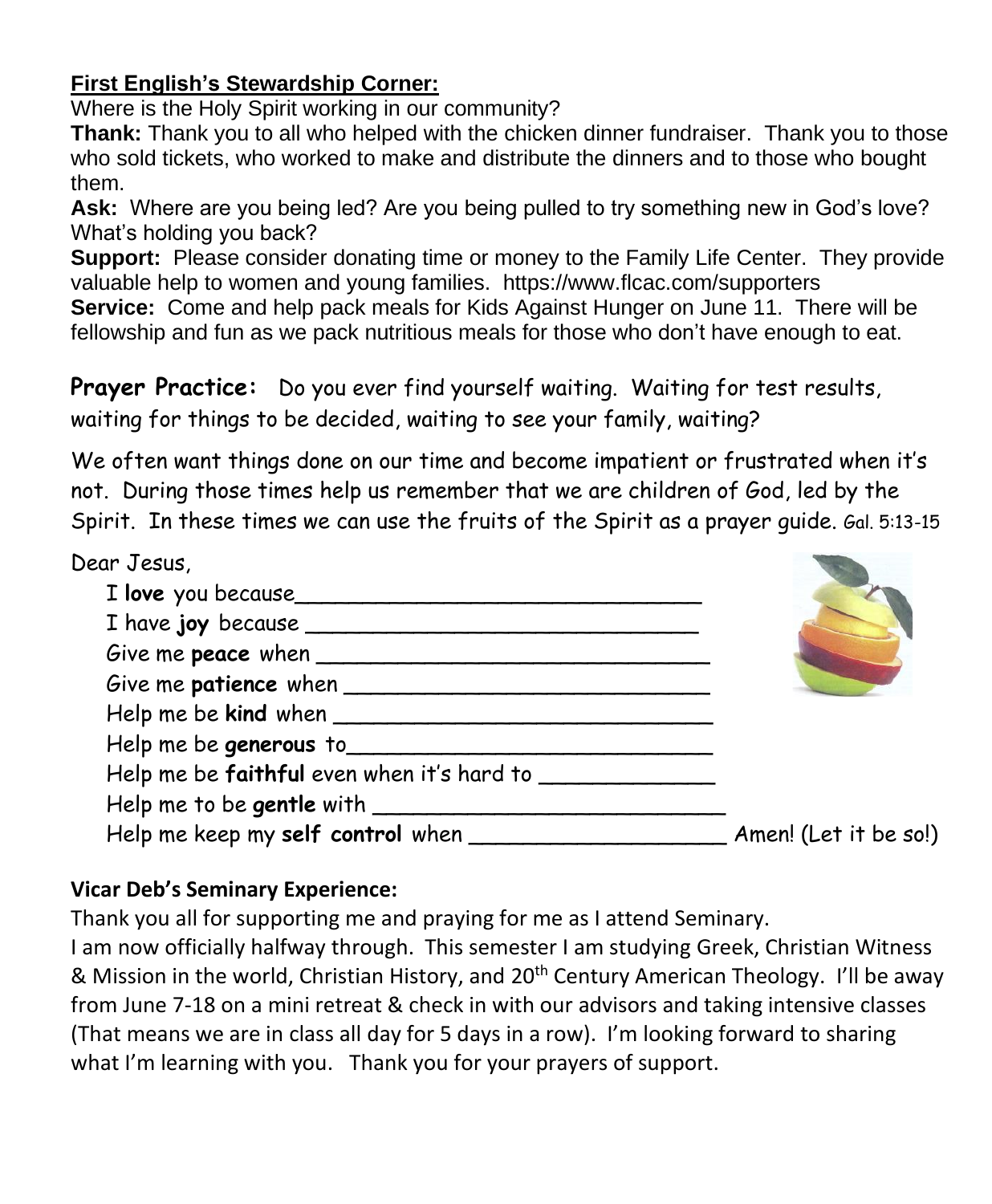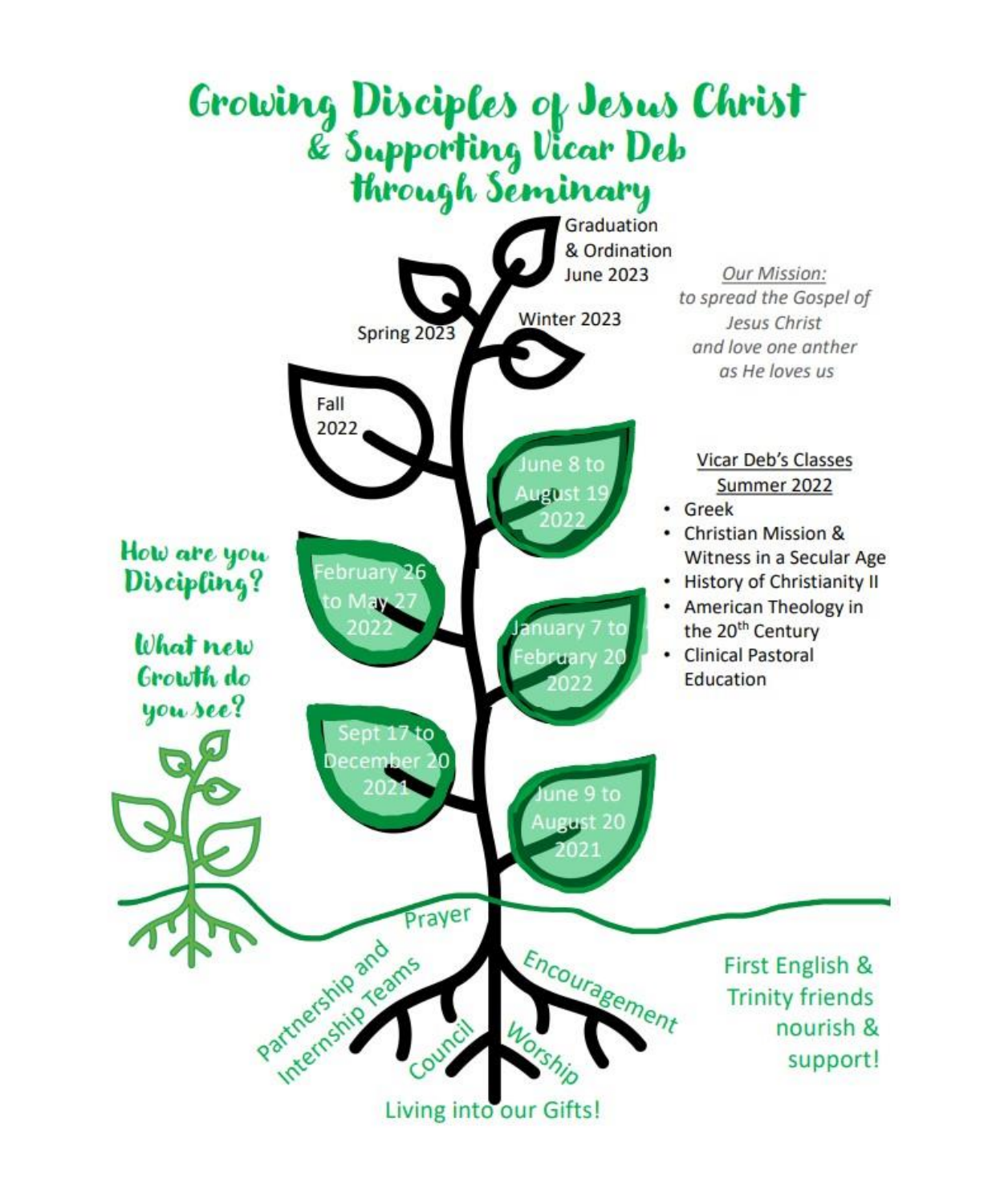## **FELC Committees, Chairpersons, Council Liaisons**

Building & Property **Brenda Shoffstall Brenda Shoffstall** Christian Education/Youth Rebecca Van Meter Rebecca Van Meter Evangelism Rebecca Van Meter Brenda Shoffstall Finance Cari Frame Dave Clift Life & Fellowship Brenda Shoffstall Denise Kantner Social Ministry **Niki Oren** Niki Oren Teresa Fisher Staff Support **Cari Frame** Cari Frame Jon Schmidt Stewardship Meets with Finance N/A<br>
Worship & Music Darla Frame Ceol Worship & Music **Darla Frame** Georgeann Stienecker

#### **Committee Chairperson Liaison**

❖❖❖

## **2022 Noisy Offerings**

| Recipient                     | <b>Amount Collected</b>                                   |  |
|-------------------------------|-----------------------------------------------------------|--|
| God's Storehouse              | \$176.87                                                  |  |
| Kids Against Hunger           | \$435.69                                                  |  |
| <b>International Ministry</b> | \$171.00                                                  |  |
| <b>Mercy Unlimited</b>        | \$144.59                                                  |  |
| <b>Auglaize Crisis Center</b> | \$147.00                                                  |  |
| <b>Family Life Center</b>     |                                                           |  |
| Compassion International      |                                                           |  |
| Servant's Day                 |                                                           |  |
| Angel Tree                    |                                                           |  |
| <b>Operation Shoebox</b>      |                                                           |  |
|                               |                                                           |  |
|                               |                                                           |  |
|                               | Wapak Loaves & Fishes<br>Auglaize County Council on Aging |  |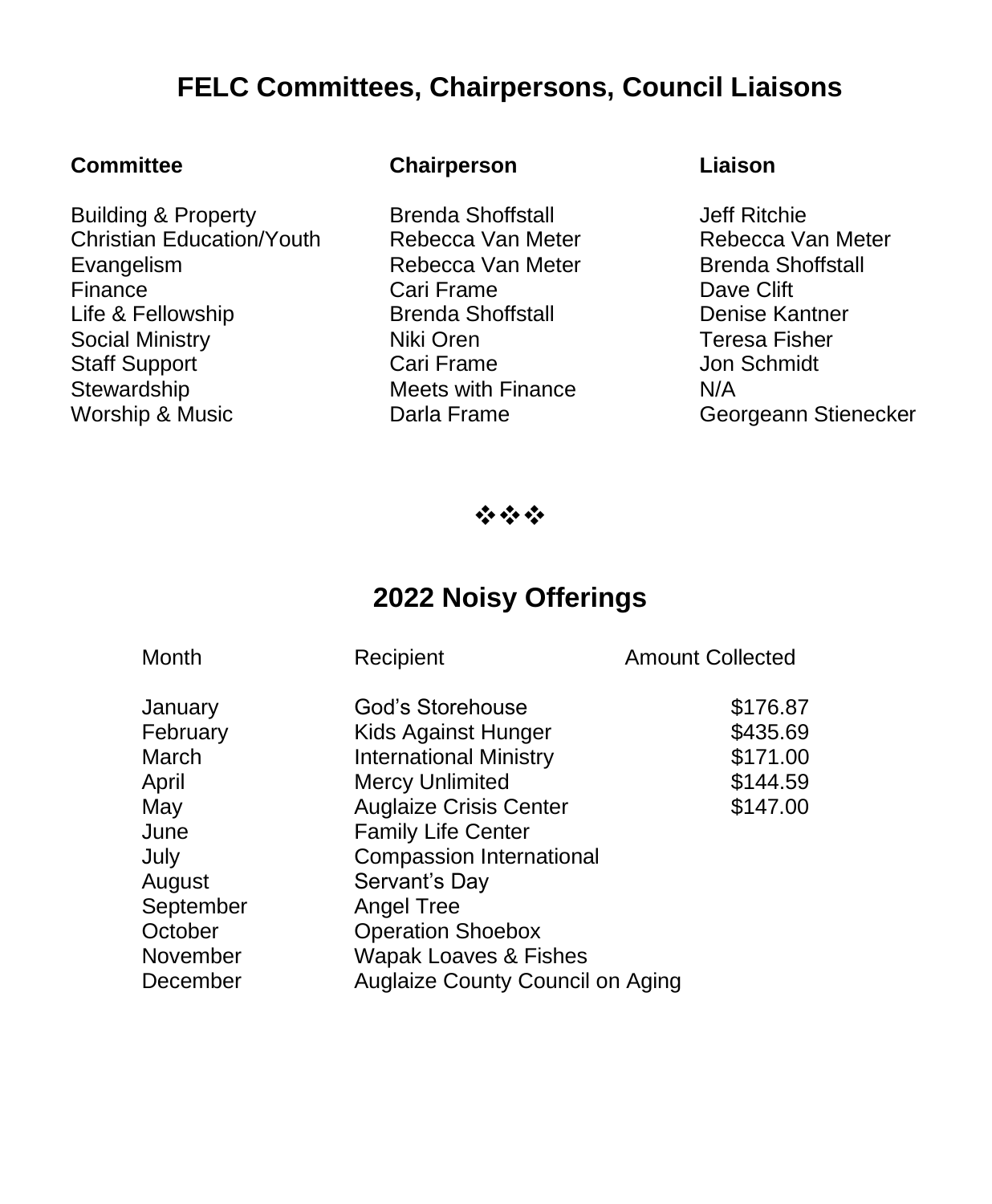## **WEEKLY ATTENDANCE & OFFERINGS**

| <b>Date</b> | Views | <b>Attendance</b> | <b>Current Giving</b> | <b>NWOS Benevolence</b> |
|-------------|-------|-------------------|-----------------------|-------------------------|
| 05/01/2022  | 11    | 73                | \$2,699.00            | \$93.00                 |
| 05/08/2022  | 11    | 71                | \$2,344.00            | \$58.00                 |
| 05/15/2022  | 11    | 112               | \$1,954.00            | \$218.00                |
| 05/22/2022  | 21    | 77                | \$1,969.00            | \$3.00                  |
| 05/29/2022  | 10    | 68                | \$5,961.00            | \$58.00                 |

## **OUR PRAYER CORNER**

#### *Those who would love a visit or a card…*

| The Manor:              | Jim Reinhart             |
|-------------------------|--------------------------|
| Otterbein at St. Marys: | Dorothy Dickman          |
| At Home:                | Corky Slife, Betty Hague |

### *We especially remember in our prayers…*

Rita Barrera, David Blackburn, Makayla Brandyberry, Don Cole, Dominic Cousins, Jacob Cox, Cory Crawford, Janice Etzkorn, Kathy Glick, Mike Green, Grace Haller, Mabel Jackson, Connie Kantner, Bryan Katterhenry, Richard Katterhenry, Judy & Wayne Kentner, John Klock, Janelle Krites, Rex Lippincott, Sasha Maslov, Nici Rapp, Adam Schulze, Alex Shirey, Carroll 'Bud' Sterner, and Seth Thuman.

We remember in our prayers our military serving at home and abroad, under represented and oppressed people, EMTs, firefighters, police officers, healthcare workers, and our veterans.

We remember in our prayers all those affected by the armed conflict in Ukraine. May we share today and always the bread of solidarity and peace.

We remember in our prayers our college students: Amanda Bailey, Cameron Bowersock, Lillian McPeek, Katie Ronan, and Haley Schattschneider.

*If we are missing anyone in our prayer corner, please call or email the office and let us know. If there is anyone who wishes to be removed, please do the same.*

#### *Celebrations of Life*

We extend our deepest sympathy and love to the family of Richard H. Chenoweth. His memorial service was held on May 23<sup>rd</sup> at Schlosser Funeral Home with Vicar Deb Monnin officiating.

We extend our deepest sympathy and love to the family of Sharon Anne Meyer. Her memorial service will be held at 11am on Monday, June 6<sup>th</sup> at Eley Funeral Home & Crematory, with Vicar Deb Monnin and Pastor Steven Nelson officiating.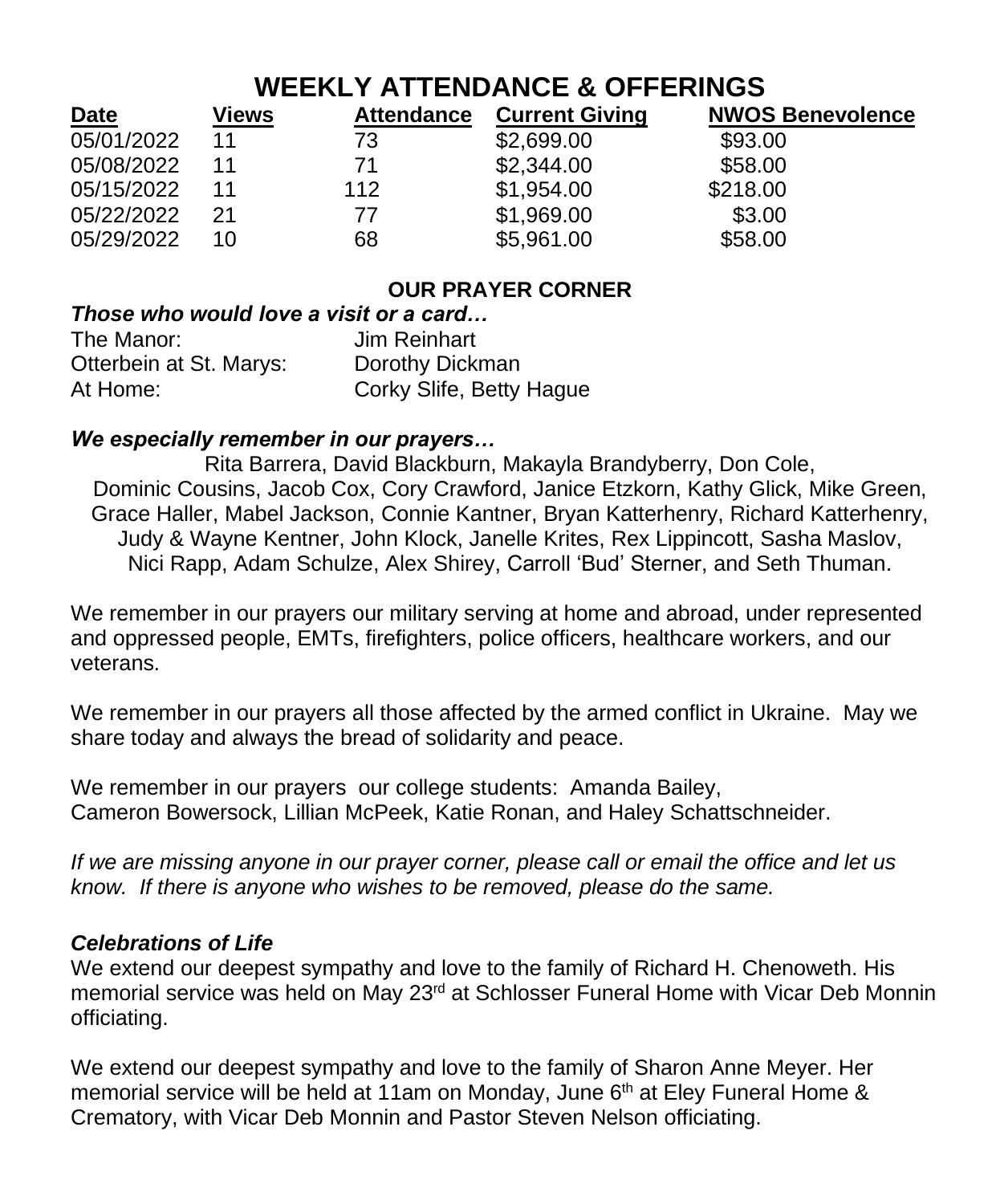## **Flowers and Candles**

### **Altar Flowers for the month of January:**

| June 5 <sup>th</sup>  | Niki Oren         |  |
|-----------------------|-------------------|--|
| June $12^{\text{th}}$ | available         |  |
| June 19th             | Van Meter Family  |  |
| June 26 <sup>th</sup> | Kan & Darla Frame |  |

#### **Altar Candles for the month of June:**

The **Altar Candles** are given to the Glory of God by Ken & Darla Frame in memory of their parents, Don & Betty Frame and Paul & Norma Rickert.

.

### **Altar Flowers and Altar Candle Sign-Up**

The 2022 Altar Flowers and Altar Candle sign-up calendar has been placed in the Mechanic St. entrance to the sanctuary. Thank you for volunteering!

|                             | June 5 <sup>th</sup>              | June 12th                        | June 19th                  | June 26th                      |
|-----------------------------|-----------------------------------|----------------------------------|----------------------------|--------------------------------|
| <b>Acolyte</b>              | Doris Fisher                      | Deven Whetstone                  | Harrison<br>Anderson       | Makenzie<br>Schneider          |
| Lector                      | Marsha Jackson                    | <b>Chuck Curry</b>               | Luke Kline                 | Joyce Brincefield              |
| <b>Ushers</b>               | Katie McCullough<br>& Jim Zwiebel | Dave Krites &<br>Brian Van Meter | Ken Frame &<br>Jon Schmidt | Clayton Fisher &<br>Luke Kline |
| Worship<br><b>Assistant</b> | Darla Frame                       | Susan Miller                     | Makayla Frame              | Jon Schmidt                    |
| <b>Musician</b>             | Karen Luginbuhl                   | Darla Frame                      | <b>Bailey Van Meter</b>    | Darla Frame                    |
| <b>Preacher</b>             | Vicar Deb Monnin                  | <b>VBS Program</b>               | <b>Chuck Curry</b>         | Vicar Deb Monnin               |
| Greeter                     | Dave & Chris Clift                | Dave & Chris Clift               | <b>Chuck Curry</b>         | Frank & Nancy<br>Hefner        |

## **Ministries in Action**

**Altar Guild for June: Carrie Roode & Jon Schmidt Fellowship Cleanup for June: Teresa Fisher & Brenda Shoffstall**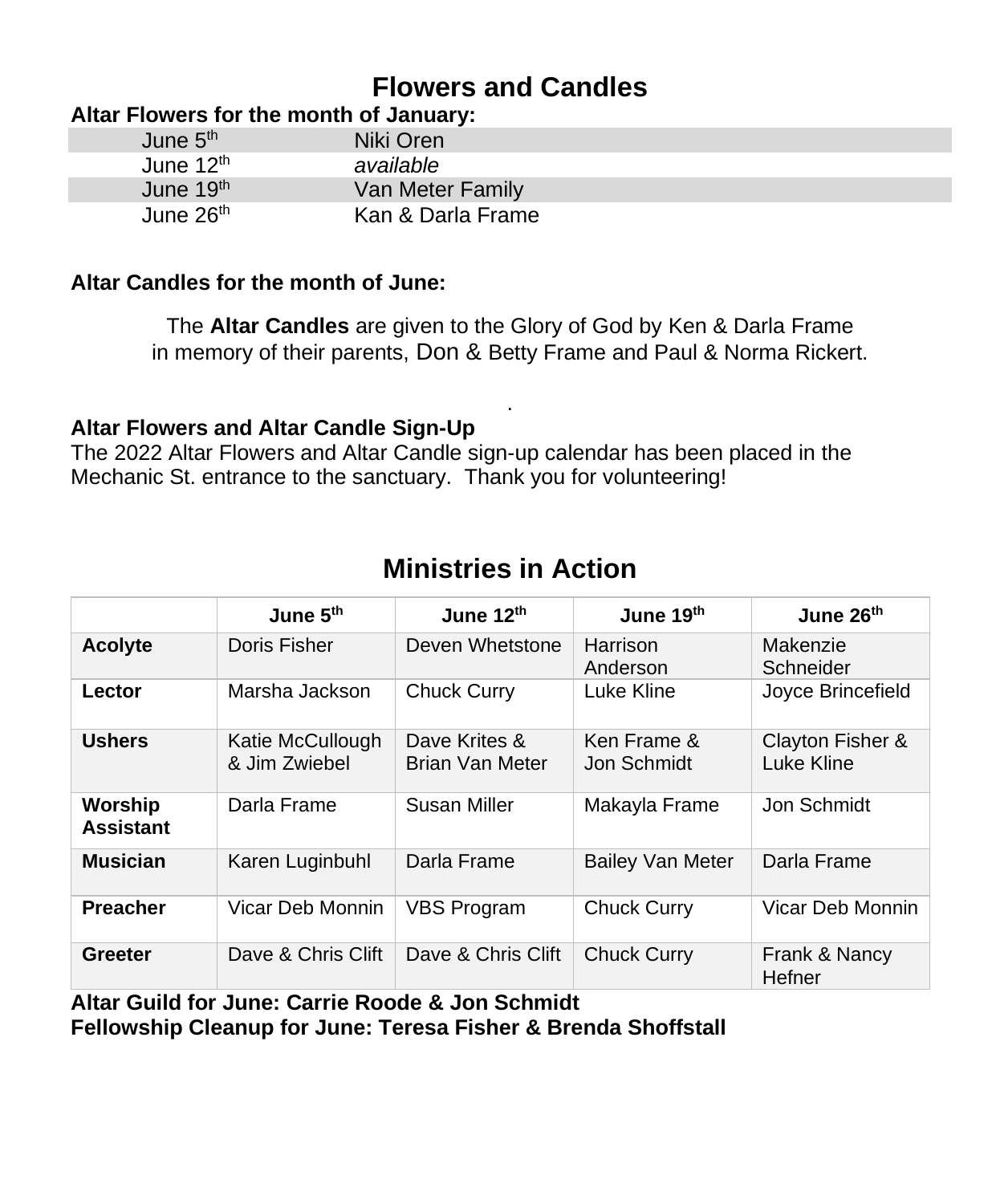## **The Word of God**

These are the lessons and gospel readings for the next two months. We provide them for you…to read at your leisure, to prepare your hearts for worship, to study the Word of God throughout the coming weeks.

| Sunday/               | 1 <sup>st</sup>                                   |                         | 2 <sub>nd</sub>              | Gospel                     |
|-----------------------|---------------------------------------------------|-------------------------|------------------------------|----------------------------|
| <b>Holiday</b>        | Reading                                           | <b>Psalm</b>            | Reading                      | Reading                    |
|                       |                                                   |                         |                              |                            |
| June 5 <sup>th</sup>  | Genesis 11: 1-9                                   | Psalm<br>104:24-34, 35b | Acts 2:1-21                  | John 14:8-17,<br>$[25-27]$ |
| June 12th             | Proverbs 8:1-4,<br>22-31                          | Psalm 8                 | Romans $5:1-5$               | John 16:12-15              |
| June 19th             | Isaiah $65:1-9$                                   | Psalm 22:19-28          | Galatians<br>$3:23-29$       | Luke 8:26-39               |
| June 26 <sup>th</sup> | 1 Kings<br>19:15-16, 19-21                        | Psalm 16                | Galatians 5:1,<br>13-25      | Luke 9:51-62               |
|                       |                                                   |                         |                              |                            |
| July 3rd              | Isaiah 66:10-14                                   | Psalm 66:1-9            | Galatians<br>$6:[1-6]$ 7-16  | Luke<br>10:1-11, 16-20     |
| July 10th             | Deuteronomy<br>$30:9 - 14$                        | Psalm 25:1-10           | Colossians<br>$1:1 - 14$     | Luke 10:25-37              |
| July 17th             | Genesis<br>18:1-10a                               | Psalm 15                | Colossians<br>$1:15-28$      | Luke 10:38-42              |
| July 24th             | Genesis<br>18:20-32                               | Psalm 138               | Colossians<br>2:6-15 [16-19] | Luke 11:1-13               |
| July 31st             | <b>Ecclesiastes</b><br>$1:2, 12-14,$<br>$2:18-23$ | Psalm 49:1-12           | Colossians<br>$3:1 - 11$     | Luke 12:13-21              |

## **Thank You's**

Dear First English Members,

Thank you so much for your many years of supporting our Weekend Meals Program at Wapak Middle School. We literally couldn't have done it without you.  $\odot$ We greatly appreciate all of the hours you dedicated to providing meals for our needy students. We just can't thank you enough!

Kristi Fisher, Wapak Middle School

Dear Bailey, Makayla, Doris, Matt, Carlee, Maeson, Kenzie, Luke, Harry, & Eli, Thank you so much for the beautiful flowers. The color red is always good for Buckeye fans. What a pleasant surprise!

God Bless You, Ike & Jeanie Schnell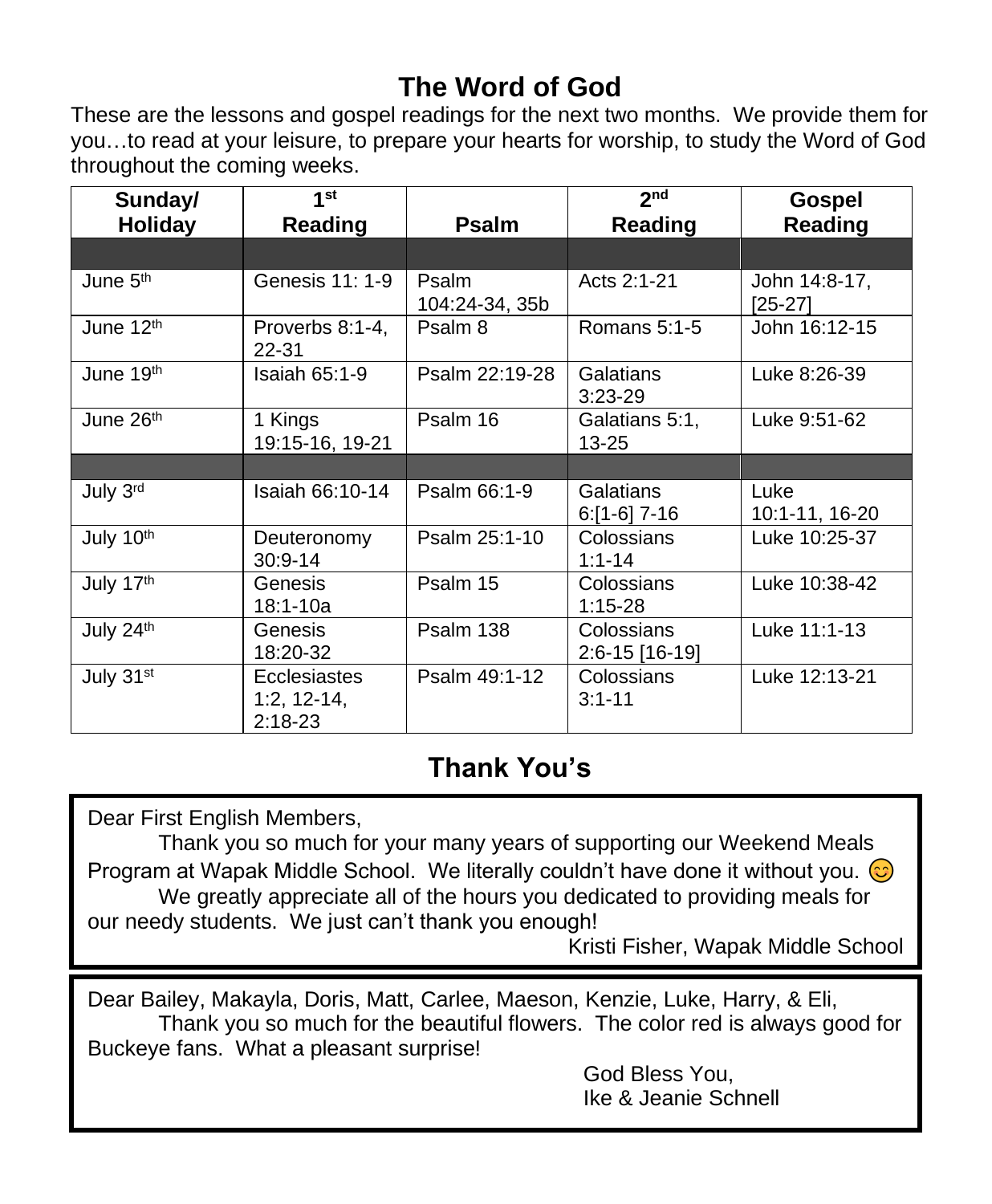What a wonderful surprise! Thank you all so much for commemorating my 50 years as choir director. I am blessed to be part of the FELC family, and I am thankful to have had so many men, women, and youth sing in the choir over the years. I have many memories of Sunday morning anthems, festivals, caroling parties and good times, and I'm sure those people who sang at one time, and those who are still singing, also remember. Although church choirs everywhere have changed, we are fortunate to have a dedicated group of ladies that are still willing to give of their time to provide choral music for our Sunday services. And I am only too happy to help them do it! In fact, if any of our men, young or old, would like to join us, we would be overjoyed to sing fourpart music again. I can't thank you enough for giving me 50 years to praise God with the music I love.

God bless you all. Susan

## **Announcements from Council**

Congregational Council's next meeting is scheduled for June 26, 2022.

## **FELC News and Events…**

**Personal contact information…**if there has been a change in your family's contact information, please contact the church office by email at [wapakelc@bright.net](mailto:wapakelc@bright.net) or by calling the office at 419-738-3911.

### **Education/Worship Schedule:**

| $9:00$ a.m.  | <b>Sunday School</b>                           |
|--------------|------------------------------------------------|
| $10:00$ a.m. | Worship in person and online at www.myfelc.org |

**Adult Sunday School** is meeting in the parlor at 9:00am on Sunday mornings. We would love for everyone to join our discussion and fellowship. Please contact Rebecca Van Meter if you are interested in joining us via Zoom or Facetime. All are welcome!

**Men's Night Out** will be held on Thursday, June 9th, at 6:00pm at Moeller Brew Barn in Maria Stein.

Ladies' Night Out will be held on Tuesday, June 21<sup>st</sup>, at 6:00pm at Susan Miller's home. Please contact Brenda Shoffstall or the church office for directions.

**Vicar Deb will be attending Luther Seminary from June 7th -18th .** Vicar Deb will be in Saint Paul, MN for summer semester intensives.

**Office Volunteers Needed June 27-29** Chuck will be on vacation and we could use a few volunteers to answer phones and greet visitors during normal office hours, 9am-noon.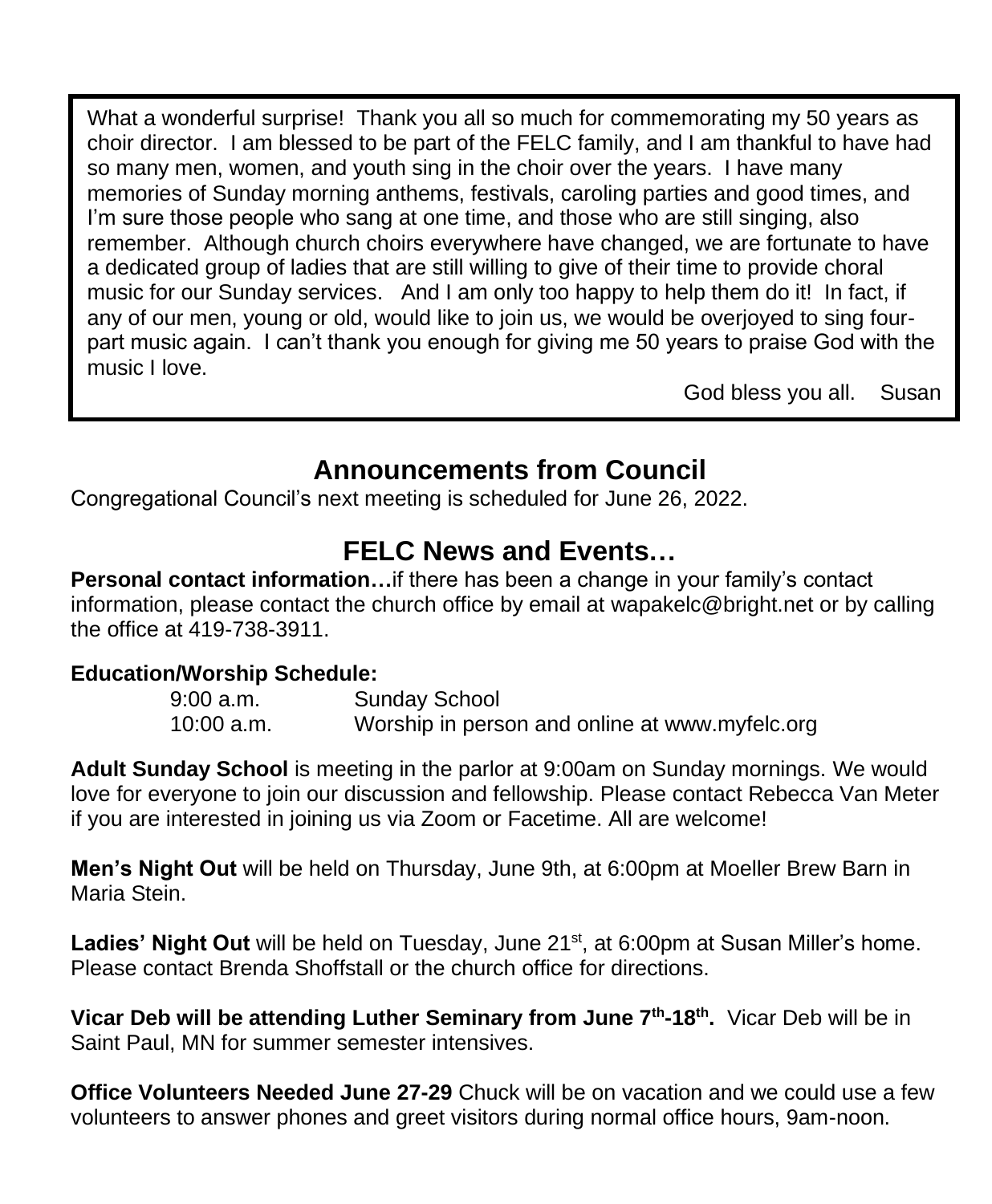**Organist/Pianist Needed** We are looking for a person to lead our music once a month or every Sunday. Do you know of someone who would like to play for us? Please have interested individuals contact the church office 419-738-3911.

**Ukrainian Support Through Lutheran Relief Fund** For anyone moved to provide aid and support to the millions of Ukrainian refugees in Eastern Europe, FELC will now accept donations on behalf of Lutheran World Relief Ukrainian Relief Fund. To donate, simply place your special offering alongside your regular offering and be sure to include the memo "Ukraine" to direct your support to the relief fund. Thank you!

**Wapak Loaves & Fishes** Meals need to be reserved by calling 567-204-6708 and can be picked up in the alley behind the Fellowship Hall from 4:30 to 5:30 pm. Please remain in your vehicle and the meals will be brought to you.

**The Worship and Music Committee** is asking for help in providing special music for our Sunday worship. This can be either instrumental or vocal and can be with recorded accompaniment. If you or someone in your family (age doesn't matter) would like to help with this please contact Susan Miller to schedule a Sunday when you can provide special music. Susan can be reached by phone at 567-356-1844 or email at sugartime@bright.net. We all look forward to hearing you share your talents in praise of our Lord.

### **Kids Against Hunger Packaging Event Coming June 11th**

This year marks the  $14<sup>th</sup>$  packaging event for the joint ministry we share with our friends from St. Marks and Trinity. Each year we have worked together to package nutritionally balanced meal packets that are shared with people in our community, in the United States and around the world.

Sign up sheets to volunteer your time to help package these life-saving meals will be passed around the last three Sundays in May and the first Sunday in June. If you are unable to be in church to sign up and would like to volunteer, please contact Connie Krites by email at [ckrites@ohiolink.net](mailto:ckrites@ohiolink.net) or by phone at either 419-657-6983 or cell 567-204-6708. Please mark **SATURDAY, JUNE 11 beginning at 9:00 a.m.** on your calendar and help make a difference in the lives of many hungry people.

**Walk for Life June 11th @ 10am** The Family Life Center of Auglaize County is hosting a Walk for Life at the Wapak Track at 10am on Saturday, June 11<sup>th</sup>. Participants are encouraged to pre-register for this free event. Participants can also register at the Walk for Life starting at 9:15am on Saturday. For more information or to support this event with a donation please visit www.flcac.com.

**VBS Supplies** Thank you to everyone who signed up to donate supplies for VBS**!** This is just a quick reminder to place your donated items on the counter in the library by Sunday June 5<sup>th</sup>. Thanks again!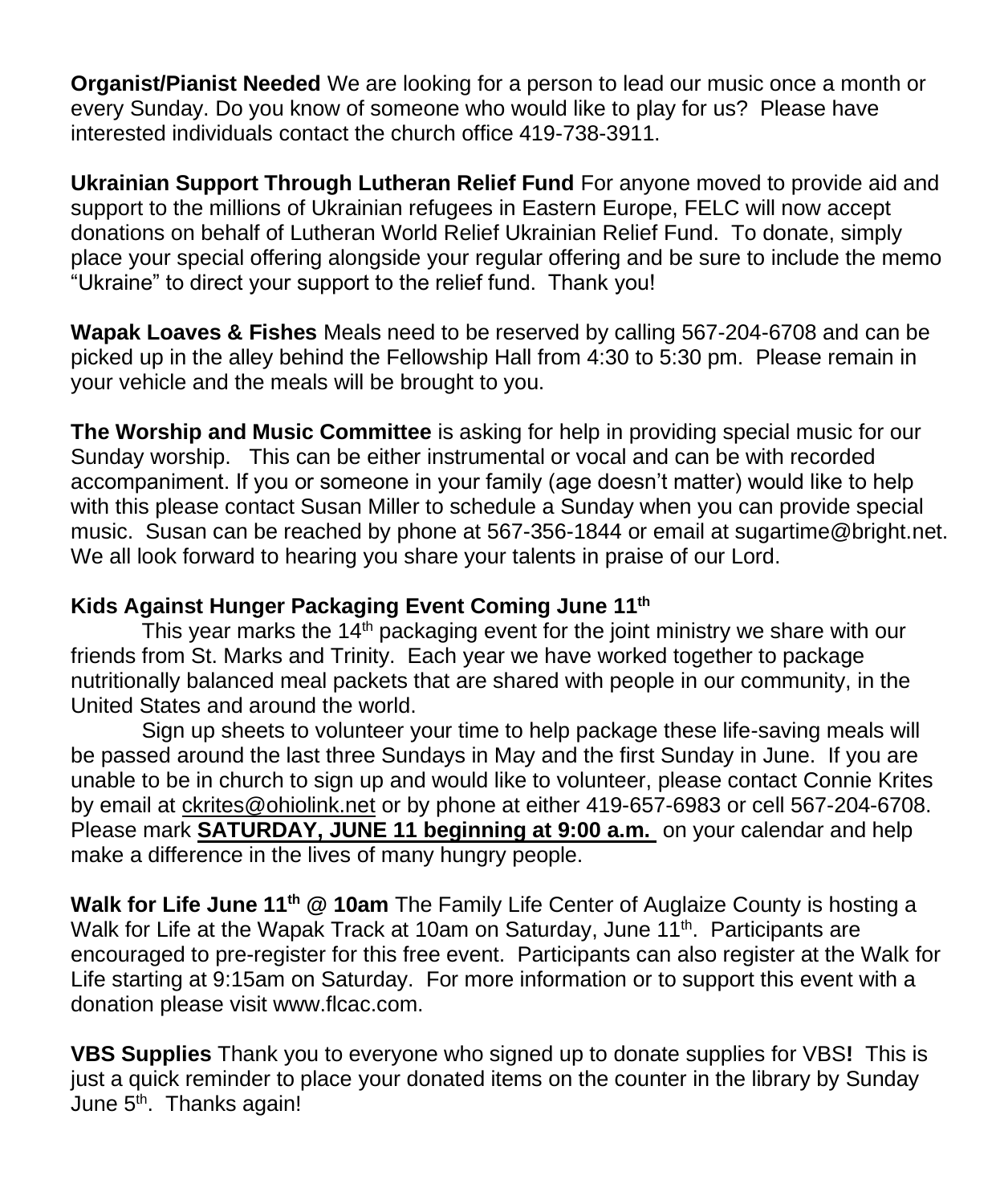**Wednesday prayer** You are welcome to join us as we pray together on Wednesdays. Pastor Melodi and others pray at Trinity, Moulton at noon and Vicar Deb will be praying at First English at 5:00pm on Wednesdays. We typically meet in the basement for 45 min to an hour and share our Highs, Lows, and God moments and then we pray together. You don't have to attend every week! Come and pray with us when you can.

**Quilting Group** meets on third Wednesday of the month, from 10am-12noon in the parlor. If you would like to join this group or have questions, please contact Darla Frame.

#### **Noisy Offering for the month of June: Family Life Center**

Offering pans are located in the chapel and at the back of the church. Donations are accepted during the entire month.

## **Celebrations**

On Sunday May 22<sup>nd</sup> we honored Susan Miller for 50 years of musical leadership and support of choral programs at First English Lutheran Church. Thank you to everyone who helped us to honor Susan and for keeping the event a surprise! Thank you, Susan, for your service and dedication to First English!

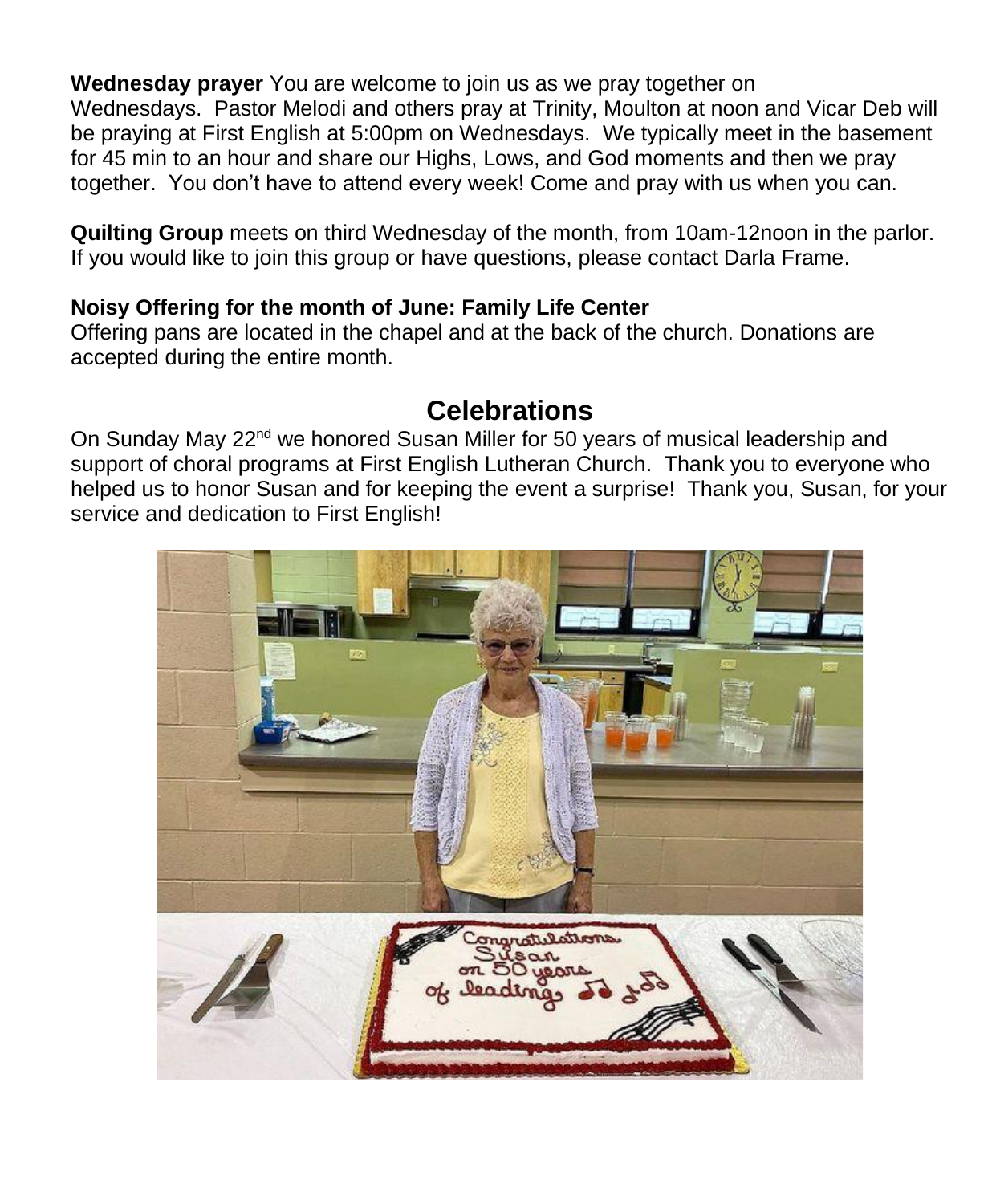## **Vacation Bible School June 6-10 9am-Noon Daily First English Lutheran Church 107 W. Mechanic St. Wapakoneta**



**Now enrolling youth (ages 3 – completed 4th grade) and registering Adult and Youth volunteers!**

**Registrations forms are available on bulletin boards throughout the church and in the church office.** 

**Completed registration forms should be turned in to the church office ASAP.**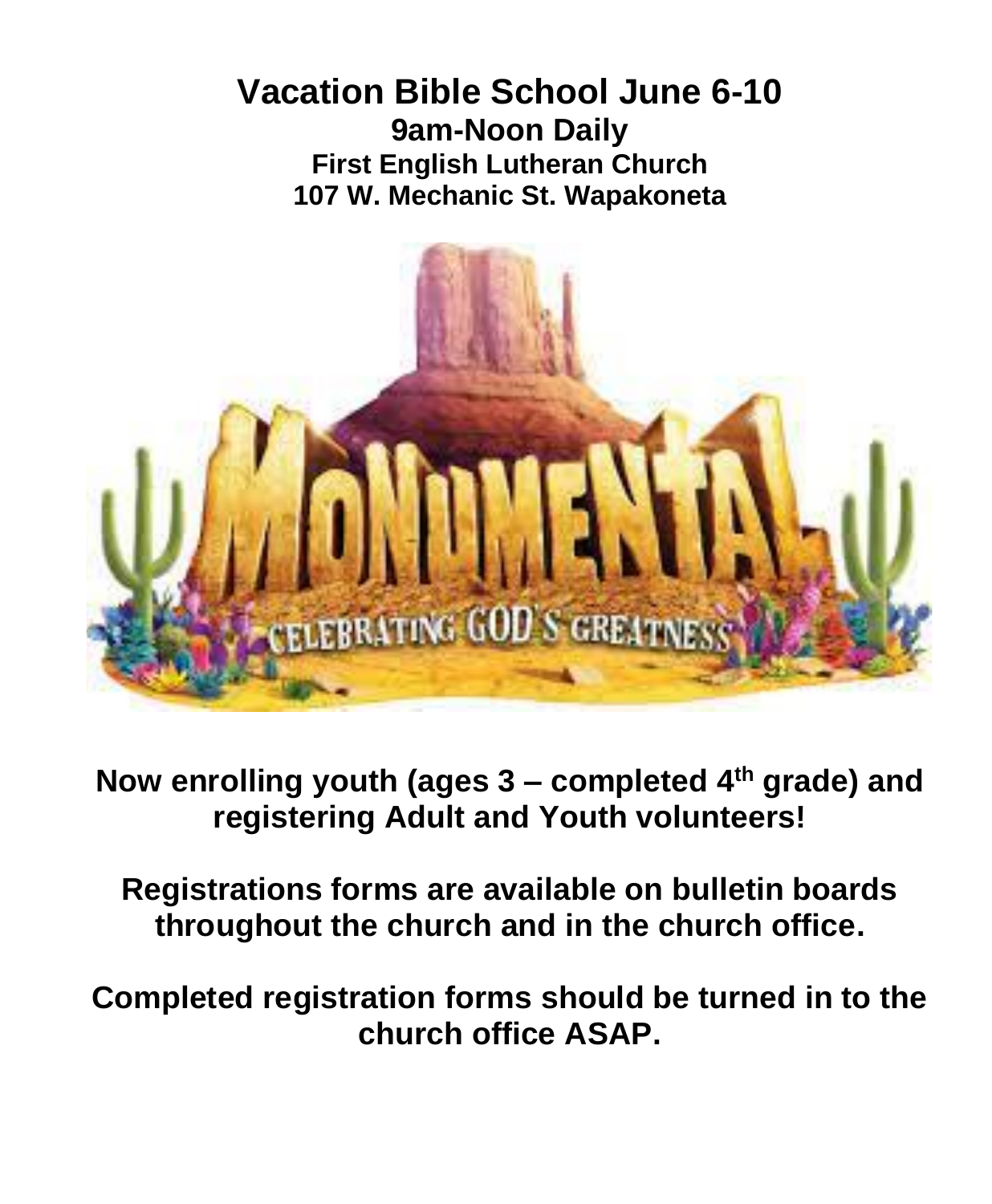| June 2022 ~                                                                                                                                                       |                                                      |                                                                |                                                                                         |                                                                                                                                      |                                                             |                                                                |
|-------------------------------------------------------------------------------------------------------------------------------------------------------------------|------------------------------------------------------|----------------------------------------------------------------|-----------------------------------------------------------------------------------------|--------------------------------------------------------------------------------------------------------------------------------------|-------------------------------------------------------------|----------------------------------------------------------------|
| <b>Sun</b>                                                                                                                                                        | <b>Mon</b>                                           | <b>Tue</b>                                                     | <b>Wed</b>                                                                              | <b>Thu</b>                                                                                                                           | <b>Fri</b>                                                  | <b>Sat</b>                                                     |
|                                                                                                                                                                   |                                                      |                                                                | 1<br><b>Noon</b><br>Prayer @TM<br>5.00 <sub>pm</sub><br>Prayer at<br>FELC               | 2 <br>4:30pm<br>Community<br>Loaves &<br><b>Fishes</b>                                                                               | 3<br>7:30pm<br><b>Narcotics</b><br>Anonymous                | 4                                                              |
| 5<br><b>Pentecost</b><br>9:00am<br><b>Adult Sunday School</b><br>$10:00$ am<br><b>Worship Service</b>                                                             | 6<br><b>VBS</b><br>7:00pm<br>Overeaters<br>Anonymous | 7<br><b>VBS</b>                                                | 8<br><b>VBS</b><br>Noon<br>Prayer @TM<br>5.00 <sub>pm</sub><br>Prayer at<br><b>FELC</b> | 9<br><b>VBS</b><br>4:30pm<br>Community<br>Loaves &<br><b>Fishes</b><br>6 <sub>pm</sub><br>Men's Night<br><b>Moeller Brew</b><br>Barn | 10<br><b>VBS</b><br>7:30pm<br><b>Narcotics</b><br>Anonymous | 11<br>9:00am<br><b>Kids</b><br><b>Against</b><br><b>Hunger</b> |
| 12 <br><b>Trinity Sunday</b><br>9:00am<br><b>Adult Sunday School</b><br>$10:00$ am<br><b>Worship Service</b><br><b>VBS Program</b>                                | 13<br>7:00pm<br>Overeaters<br>Anonymous              | 14                                                             | 15<br>10am Quilting<br>Noon<br>Prayer @TM<br>5:00 <sub>pm</sub><br>Prayer at<br>FELC    | 16<br>4:30pm<br>Community<br>Loaves &<br><b>Fishes</b>                                                                               | 17<br>7:30pm<br><b>Narcotics</b><br>Anonymous               | 18                                                             |
| 19<br>2 <sup>nd</sup> Sunday of Pentecost<br>9:00am<br><b>Adult Sunday School</b><br>$10:00$ am<br><b>Worship Service</b>                                         | 20<br>7:00pm<br>Overeaters<br>Anonymous              | $\overline{21}$<br>6pm<br>Ladies' Night<br>@ Susan<br>Miller's | 22<br>Noon<br>Prayer @TM<br>5:00 <sub>pm</sub><br>Prayer at<br><b>FELC</b>              | 23<br>4:30pm<br>Community<br>Loaves &<br><b>Fishes</b>                                                                               | 24<br>7:30pm<br><b>Narcotics</b><br>Anonymous               | 25                                                             |
| 26<br>3 <sup>rd</sup> Sunday of Pentecost<br>9:00am<br><b>Adult Sunday School</b><br>$10:00$ am<br><b>Worship Service</b><br>$11:30$ am<br><b>Council Meeting</b> | 27<br>7:00 <sub>pm</sub><br>Overeaters<br>Anonymous  | 28                                                             | 29<br>Noon<br>Prayer @TM<br>5:00 <sub>pm</sub><br>Prayer at<br>FELC                     | 30<br>4:30pm<br>Community<br>Loaves &<br><b>Fishes</b>                                                                               | 1<br>7:30pm<br><b>Narcotics</b><br>Anonymous                | $\overline{\mathbf{2}}$                                        |